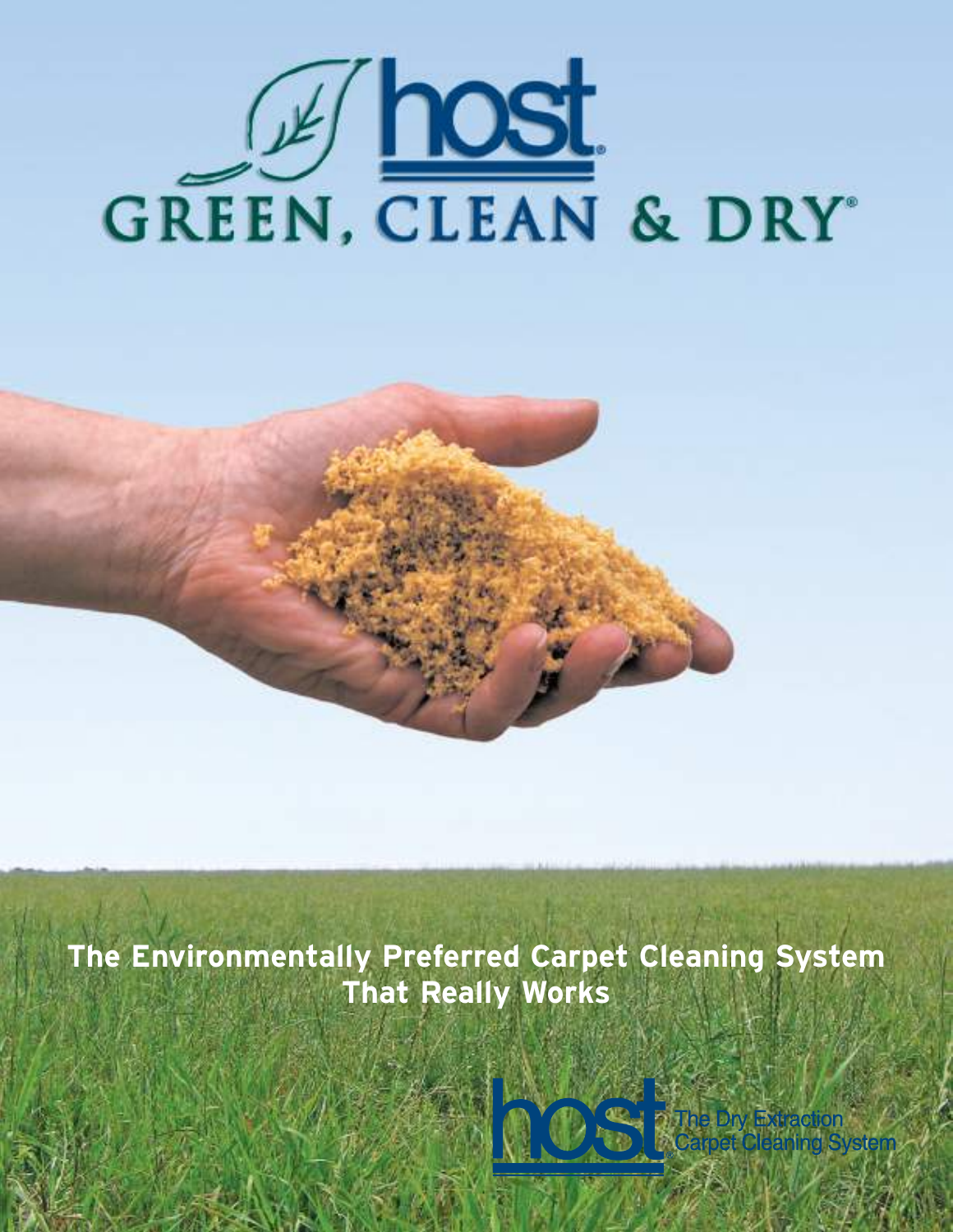# *It's In Our Nature...*

The HOST® Dry Extraction Carpet Cleaning System is a proven method for achieving clean and dry carpet that looks its best every day. But did you know that using HOST can contribute to a cleaner environment both inside and outside your facility? In fact, no other carpet cleaning product has the variety of independent certification and research that HOST Dry Carpet Cleaner has.

This summary of independent research and certifications shows that HOST is environmentally preferred and the best choice for green, clean and dry carpet that looks its best every day.







# **HOST® IS GREEN SEAL CERTIFIED**

The Green Seal ® is awarded to products that meet the standards of performance, safety and reliability. Because all three HOST dry extraction cleaners achieved the Green Seal Certification, you can be sure that they will promote a cleaner, healthier environment, cause less toxic pollution, reduce waste and conserve resources and habitats.

### **What does Green Seal Certified mean?**

Green Seal Certification means that a product or service has been tested according to science-based environmental leadership standards, that it works as well or better than others in its class, and that it has been evaluated without bias or conflict of interest. This gives manufacturers the assurance to back up their claims, and purchasers confidence that certified products are better for human health and the environment.

To earn the Green Seal, a product must meet the Green Seal environmental standard for the category as demonstrated by rigorous evaluation, testing and a plant visit.

By identifying, certifying, and promoting environmentally responsible products and services, Green Seal:

- Improves the environment by reducing toxic pollution and waste, conserving resources and habitats, and minimizing global warming and ozone depletion
- Increases health and well-being, particularly in populations most affected by product choice, such as schoolchildren, service staff, and the elderly
- Demonstrates to various business segments that environmentally responsible products can improve quality and boost profitability

#### **More specifically, HOST dry extraction cleaners have been shown by Green Seal to:**

- Pass performance testing
- Be nontoxic
- Contain readily biodegradable ingredients
- Have low VOCs
- Be noncorrosive to skin or eyes
- Be nonsensitizing to skin
- Have responsible packaging
- Contain no optical brighteners
- Contain no ozone-depleting compounds
- Contain no intentionally added carcinogens, reproductive toxins or heavy metals
- Not be combustible
- Not cause eutrophication (eradication of water-based organisms due to the oxygen depletion caused by the decay of over-fertilized plant life such as algae)
- Provide excellent training

\*This product meets the Green Seal™ Standard for Cleaning Products for Industrial and Institutional Use, GS-37, based on its reduced human and environmental toxicity and reduced volatile organic compound content.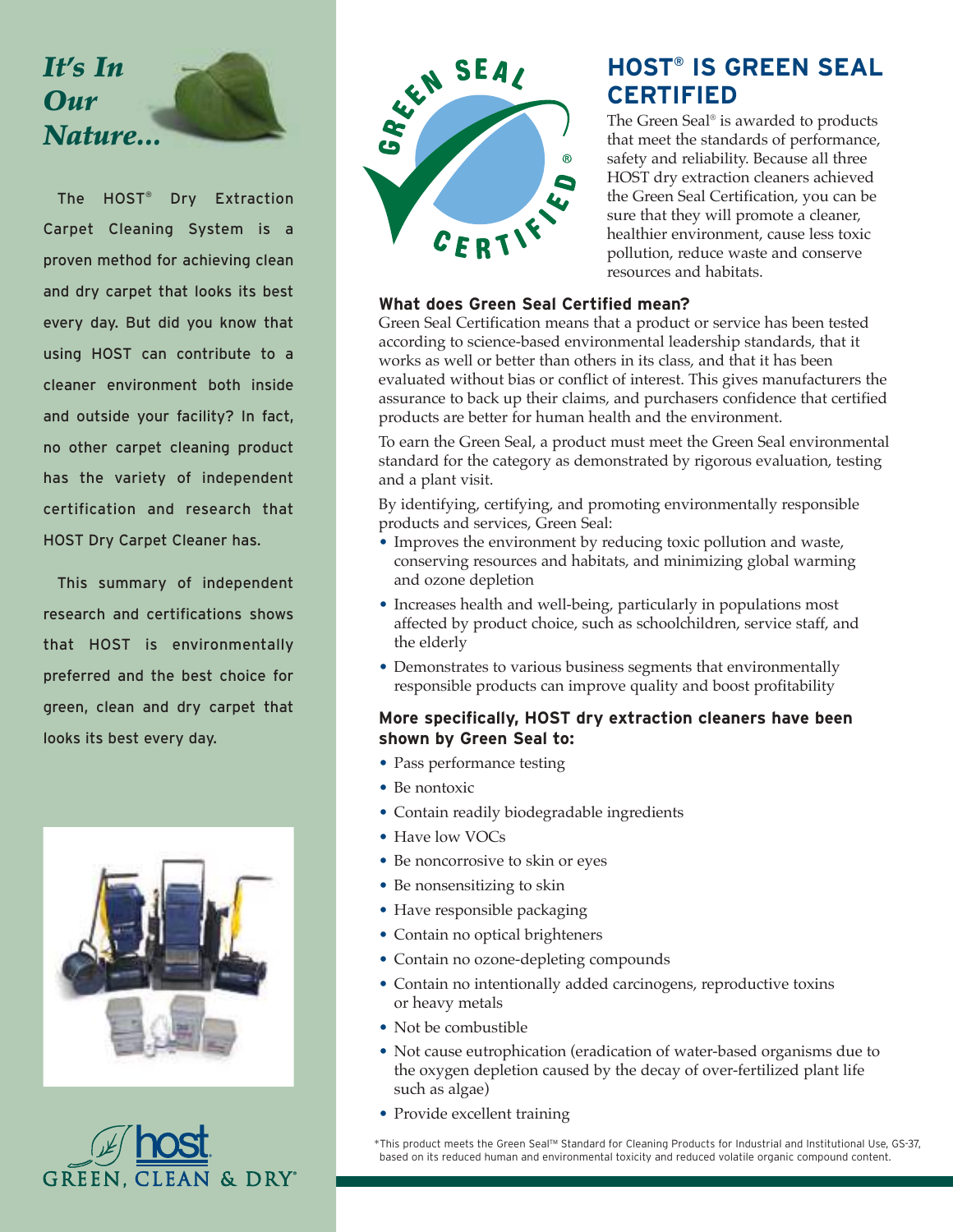# **HOST'S ENVIRONMENTAL BENEFITS**

**No other carpet cleaning method can compare.**

# **USDA BIOBASED & BIOPREFERRED**

HOST dry extraction cleaners are United States Department of Agriculture (USDA) certified biobased products that contain 100% USDA certified biobased content by weight, and are the only dry carpet cleaners that have earned USDA BioPreferred® designation for Federal preferred purchasing (ASTM test method D6866). USDA BioPreferred products are composed in whole or in part of biological products or renewable agricultural

materials, including plant, animal or marine materials. Products made from renewable resources reduce the demand for finite resources and are usually biodegradable or recyclable. HOST dry extraction cleaners require no special disposal.

# **IMPROVES INDOOR ENVIRONMENTAL QUALITY**

#### **Prevents Mold & Mildew Growth**

According to the EPA, "moisture control is the key to mold control." The HOST System uses **less than one teaspoon of liquid per square foot**, so unlike wet cleaning methods, HOST does not leave carpets wet with dirty wastewater that can lead to mold growth if it isn't dried quickly enough. In fact, HOST helps remove mold and mildew from carpets.

#### **Reduces Indoor Allergens**

USDA<br>CERTIFIED<br>BIOBASED **PRODUCT** 

The HOST System of applying HOST Dry Carpet Cleaner to the carpet, brushing it through the carpet and then vacuuming up the HOST Dry Carpet Cleaner removes dirt and reduces allergens. Research studies have shown that one cleaning with the HOST System using HOST Machines reduces:

- Dust mites by 78% Cat allergen by  $85\%$
- Dust mite allergen by 75% Mold spores by 85%

Additional tests with the HOST Liberator® & Freestyle® machines show even greater allergen extraction:

- Dust mite allergen by 89% Mold spores by 97%
	-

# **CONSERVES NATURAL RESOURCES**

#### **Energy**

Many environmental organizations recognize that it takes quite a bit of energy to heat water used in wet extraction cleaning methods. In an effort to lower costs and energy use, such organizations are supporting cleaning systems that do not use water. With HOST there is:

- 
- 
- No water to heat No need to run dehumidifiers and air conditioners • No need to use blowers to dry carpet to remove moisture from the carpet and air

#### **Water**

This point is often overlooked: wet extractors use large amounts of water. Further, they generate large amounts of wastewater which burdens sewers and water treatment facilities. Also, wastewater left in the carpet evaporates, humidifying buildings and forcing air conditioners and dehumidifiers to run harder and longer.

Using HOST saves water. In fact, the HOST System deep cleans carpet with 97% less water than typical high-flow wet extractors. However, as HOST Dry Carpet Cleaner is ready-to-use, the actual water savings in any building using it is 100%.

# **USING HOST JUST ONCE WOULD SAVE 9,770,000,000 GALLONS OF WATER!**

According to industry estimates, there are about 200 billion square feet of carpet in the United States. Cleaning all of this carpet just once with HOST would save 9,770,000,000 gallons of water!

That's enough water to:

- Fill **195 million** standard bathtubs
- Flush a 1.6 gallon toilet more than **6 billion** times
- Sustain over **53 million** people for one year or over **670 thousand** for their lifetimes

It is unlawful for a manufacturer to claim that its products or equipment remove dust mites or

mold from the environment unless

**DID YOU KNOW?**

the EPA has registered its facility. *HOST products are manufactured in an EPA registered facility, EPA Establishment Number 074202-WI-001.*